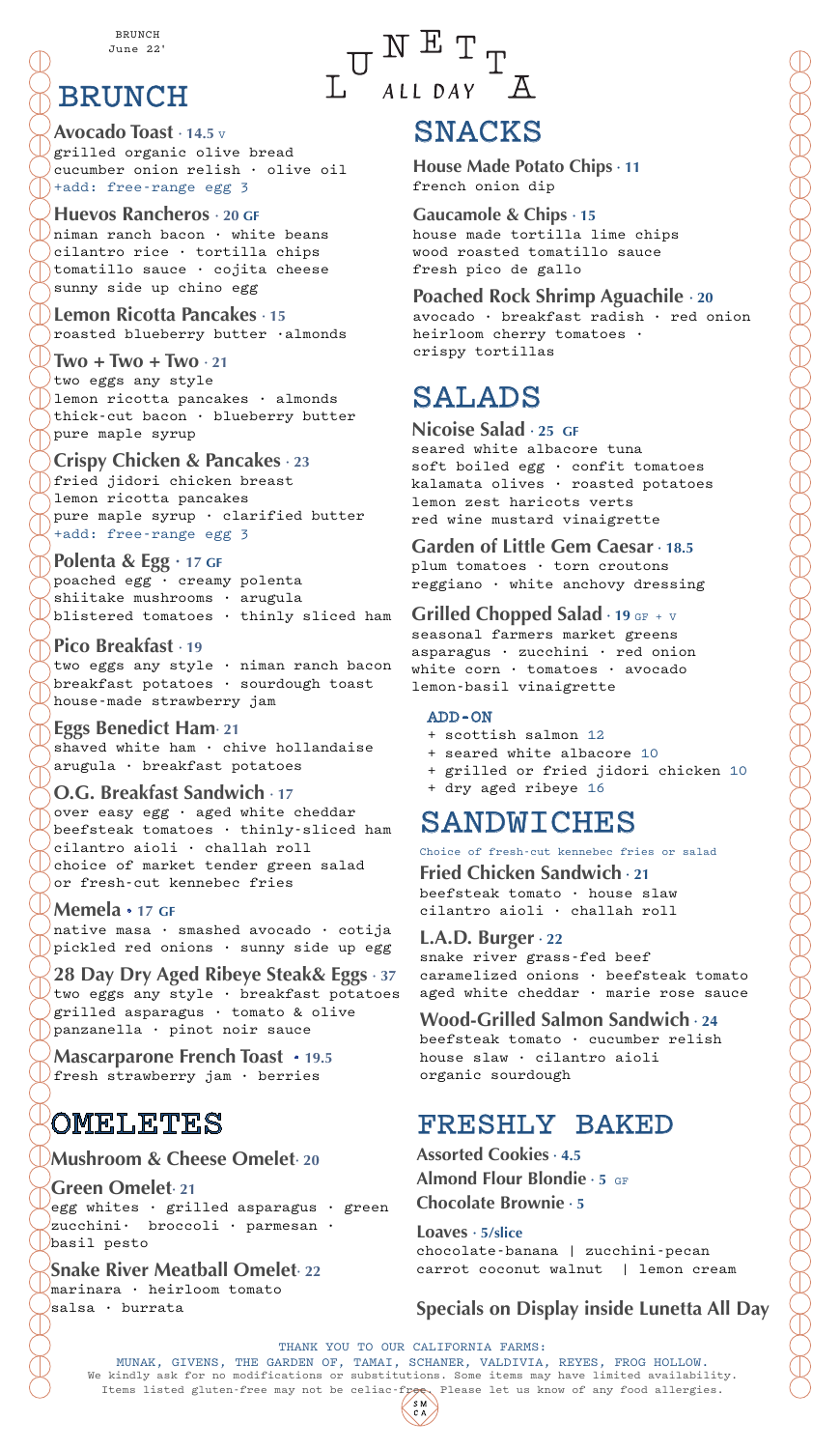

# DRINKS

**COFFEE** (locally-sourced by Caffe Luxxe) espresso 3.5 americano 4 cappuccino 5 latte 5 gibraltar 4 hot brew 4 hot chocolate 5

**MATCHA** (locally-sourced by Tenzo Tea) latte, hot or iced 7 green eye, hot or iced 8

#### **LOOSE LEAF TEA** artisanal selection 6

**FRESH JUICE**

apple ginger 6 orange 5 grapefruit 4 iced tea 4 mint lemonade 4 matcha lemonade 6

**SODA** mexican coke 5 coca cola 3 diet coke 3 sprite 3 root beer 5 topo chico 3

# ON TAP

### Draught Beers \$10

Pacifico | Mexican Lager Mazatlan, Mexico 16 oz 4.5%

Harp | Euro Pale Lager Dundalk Brewery, Ireland 16 oz 5%

310 | Blonde Ale Santa Monica Brew Works, 16 oz. 4.8%

Trumer Pils | Pilsner Trumer Brewery, Berkeley 16 oz. 4.9%

Sapporo | Japanese Lager Sapporo Breweries, Japan, 16 oz. 4.9%

El Hefe Manda | Tangerine Wheat Ale Hermosa Brewing, Hermosa, CA 16 oz. 4.5%

Hermosa Brewing, Hermosa, CA 12 oz. 7.2% Liquid Farms,Santa Barbara, CA 16/64 Get Busy Living | Red Ale

Orderville | Hazy IPA Modern Times,San Diego, CA 12 oz. 7.2%

Guinness | Irish Stout Guinness Breweries, Ireland 12 oz 4.2%

### BOTTLE / CAN Allagash **·** 8︱

maine 12oz. 5.2%

Laquanitas IPA  $\cdot$  7<sup>1</sup> california 12oz. 6.8%

Gillys Legendary Lager  $\cdot 6$ | san jose, CA, 12oz 4.7%

Dales Pale Ale **·** 6<sup>1</sup> Colorado, 12oz. 6.5%

Aval Cider  $\cdot$  7 | bretagne, france, 12oz 6%

Guinness  $\cdot 7$  | Ireland 12 oz 4.2%

# BRUNCH COCKTAILS

**House-Charred Bloody Mary · 15** +2 hera the dog (support animal rescue)

**Honey Ryder · 16** gin · pamplemousse · lemon · bubbles

**Aperol Spritz Carafe · 15 / 42** aperol · prosecco · grapefruit tonic

**Costa Tamarindo · 16** mezcal . agave . lime · bitters sal de gusano

**Madrita · 19** casamigos blanco . strawberry · housemade sweet & sour · rose bubbles

**Watermelon Sugar · 16** vodka · basil · lemon · aperol

**Chamoyada · 19** casamigos reposado . mango · lemon mandarin napoleon · chamoy

**Build-Your-Own Margarita Carafe · 16 / 52** blanco tequila · lemon · dry curacao choice of: spicy · seasonal berries passion fruit · cucumber · mint · basil

**Build-Your-Own Mimosa · 14 / 38** sparkling · choice of: apple ginger · O.J, cranberry, grapefruit

# **WINE**

#### **SPARKLING**

Brut, Montmartre, Tournan, France 11 / 44 Brut Rosé, Domaine Collin, France 12 / 48 Prosecco,Domus Picta, Treviso DOC,It 14/56 Crémant Rosé, Hubert Meyer, Alsace 60 Brut, Nicolas Feuillatte, Champagne, FR 82 Brut, G.H. Mumm, Champagne FR 80 Brut, Veuve Clicquot, Champagne FR 180

#### **ROSÉ**

Fleur de Provence, Les Vignerons De Grimaud, FR 12

Le Cengle, Cotes de Provence 14/56 Domaine de Cala, Provence, FR 14/56 RUMOR,Cotes de Provence, FR 19/76

#### **ORANGE**

Pinot Grigio Ramato, Conte Brandolini, IT 12/48 Semillon, Valle de Colchagua, Chile 16/64

### **WHITE**

Vinho Verde, Broadbent, Portugal 11 / 44 Sauv.Blanc, Better Half,Marlborough,NZ 12/48 Sauv.Blanc, Trefethen, Napa Valley, CA 16/64 Albariño, La Columna, Rias Baixas, ES 14/56 Chardonnay, Tolosa, Central Coast 12 / 48 Chardonnay, Balletto, Russian River 14/56 Sancerre, Les Baronnes, France 19/72

#### **RED**

Pinot Noir, Aether, Santa Barbara 18/72 Pinot Noir, O.P.P, Willamette VAlley, OR 16/64 Rhone Blend, Rainbows & Cherries, FR 12/48 Ripasso, Valpolicella Classico, IT 12/ 48 Cabernet Sauvignon, Z Alexander Brown 12 / 48 Cabernet Sauvignon,Beckmen,Santa Ynez,CA 16/64